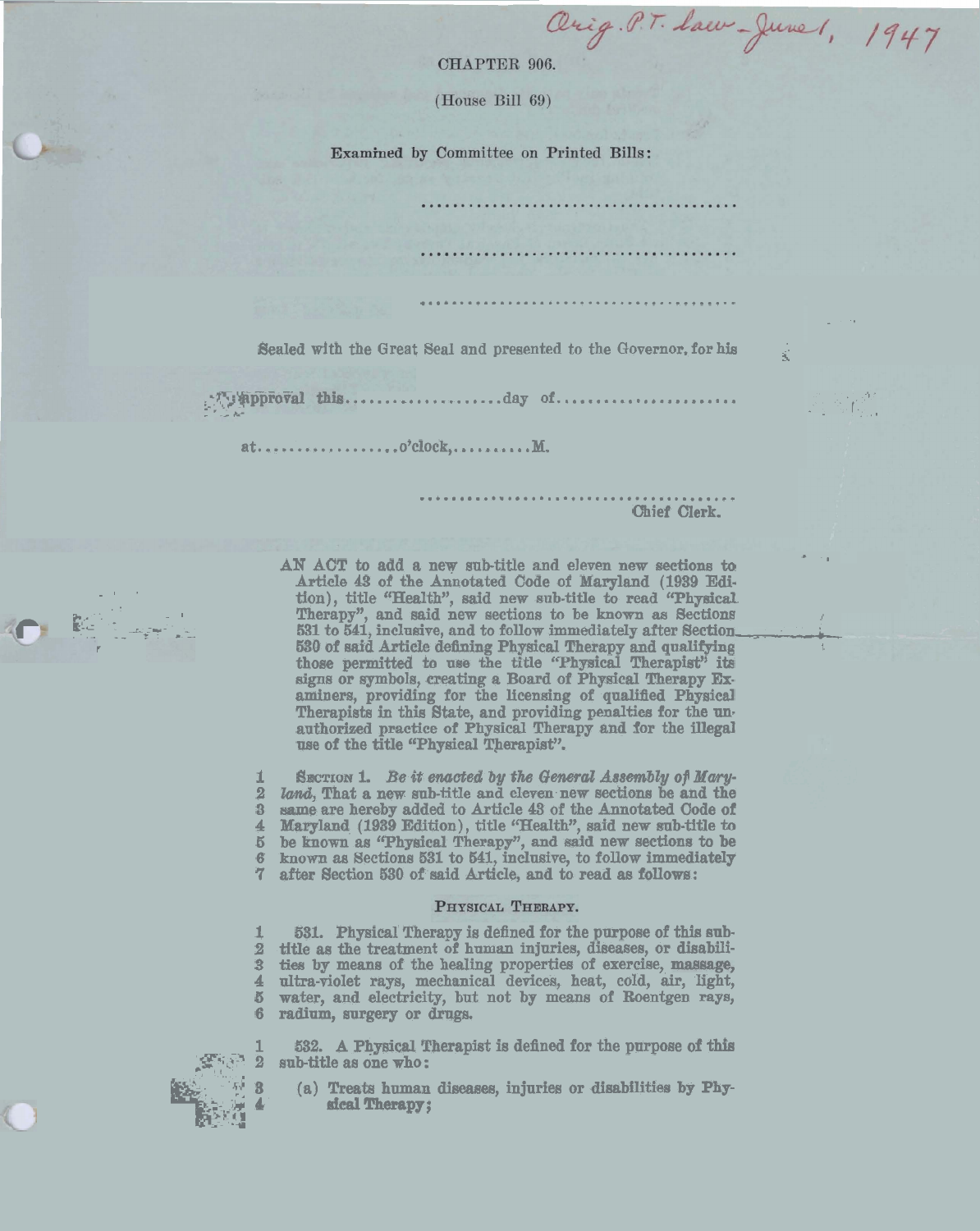(b) Treats only patients diagnosed and referred by licensed medical doctors;

 $\overline{7}$ (c) Treats for fees; and

(d) Meets those requirements regarding experience and training in Physical Therapy as set forth in this subtitle.

 $\mathbf{1}$ *533.* The Governor is hereby empowered and directed to  $\overline{2}$ appoint a State Board of Physical Therapy Examiners, to con- $\mathbf{3}$ sist of five **(5)** members, the original five to be selected from a  $\overline{\mathcal{A}}$ list submitted by the Maryland State Registry of Physical Therapists, or Maryland State Physical Therapy Society, Ine., and subsequent appointments to be selected from 6 lists submitted by the State Board of Physical Therapy Ex- $\overline{7}$ aminers. One of the original appointees shall be appointed 8 for a term of one (1) year; one for a term of two (2) years; one for a term of three **(3)** years; one for a term of four (4) years, and one for a term of five **(5)** years. Thereafter appointments shall be for a term of five **(5)** years. In case of any vacancy on said Board the Governor shall appoint a mem-13 ber with the same qualifications of the member whose death, 14 resignation or expiration of term has caused such vacancy. For the transaction of bnsiness under this sub-title a quorum 16 of said Board shall be three or more members. Members of 17 said Board shall, out of receipts, be entitled to a per diem not 18 to exceed Ten Dollars (\$10.00) and their necessary expenses for each day that they are engaged in the business of the Board 19 20 as required by this sub-title. The Board shall annually elect  $21$ one of its members as chairman and shall also elect a secretary  $22$ who need not necessarily be a member of the Board, and said  $23$ secretary shall receive such compensation as the Board shall  $24$ determine.

**1 534.** Annually after January **1,** 1948, or more often if the 2. Board shall deem it necessary, the said Board shall hold an 3. examination for applicants for licenses to practice Physical 3 examination for applicants for licenses to practice Physical 4 Therapy in this State. Notice of time and place of such exami-<br>5 nation shall be given by one or more announcements in a daily **5** nation shall be given by one or more announcements in a daily *8* newspaper **pmfdisM** in the **City** of Baltimore and by such **<sup>7</sup>**other methods **as** the **said** Boaid may aee fit to **use.** 

1 **1 <b>1535.** The said Board is empowered to pass upon the qualifications of applicants for licenses and shall make such rules  $\frac{3 \cdot 200}{200}$  featurations not inconsistent with this sub-title as are 2 cations of applicants for licenses and shall make such rules<br>3 and regulations, not inconsistent with this sub-title, as are<br>4 necessary for the examination and licensing of applicants, and 4 necessary for the examination and licensing of applicants, and 5 for suspension or revocation of licenses. **5** for suspension or revocation of licenses.

1 **536.** The said Board shall be and is hereby empowered, after <br>2 due notice and hearing, to suspend or revoke any licenses 2 due notice and hearing, to suspend or revoke any licenses 3 issued, under the provisions of this sub-title, to anyone who issued, under the provisions of this sub-title, to anyone who 4 does or attempts to do any act, or holds himself or herself as 5 being authorized to do any act as a Physical Therapist not 5 being authorized to do any act as a Physical Therapist not 6 expressly conferred herein upon such licensee, or for any violaexpressly conferred herein upon such licensee, or for any viola-**7** tions of **this srob-title.** . .

1 537. (A) Without Examination: Any person practicing<br>2 Physical Therany in the State of Maryland at the time of the 2 Physical Therapy in the **State** of Maryland at the time of the 3. effective date of thig Act **shall** be entitled to he licensed **w** a Physical Therapist if: (1) he or she is a member of the Mary-**5** land 0tate Registry of Physical Therapists, or Maryland 5a State Physical Therapy Society, Inc., or (2) If: (a) he 6 or she produces statements from three  $(3)$  active. reputable.

 $\overline{2}$ 

 $\overline{5}$  $6\phantom{.}6$ 

8 9  $10$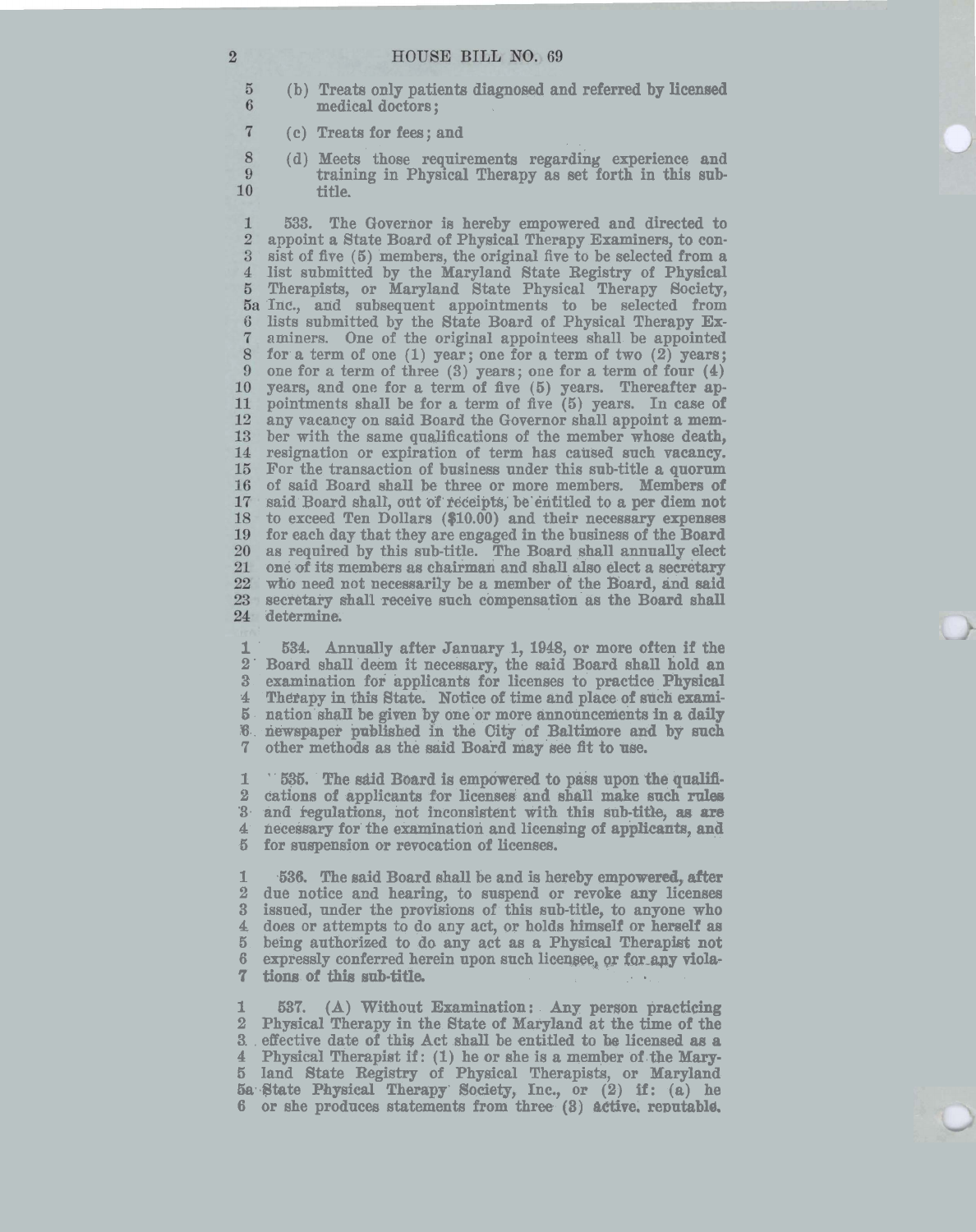7. licensed doctors of medicine certifying that he or she is of good  $\mathbf{R}$ moral character and has treated patients under the direction  $\mathbf{Q}$ and supervision of the certifying doctor of medicine for a 10 period of not less than two years in the State of Maryland  $11$ prior to the application for license, or if: (b) he or she pro- $12<sub>1</sub>$ duces satisfactory evidence to the State Board of Physical 13 Therapy Examiners, of experience and training in Physical 13a Theraphy for a period of not less than one year in an 14 approved hosiptal. No applications for licenses without ex- $15<sub>1</sub>$ amination shall be accepted after January 1, 1948, unless the 16 applicant shall be engaged in the military service of the  $17 -$ United States or any of its allies, in which case such applica- $18<sup>°</sup>$ tion shall be accepted at any time within six (6) months after  $19<sup>°</sup>$ honorable discharge from such military service.

20  $(B)$  By Examination: (1) Every person other than those  $21$ covered by 537 (A) above, of good moral character, who has 22 completed physical therapy training prior to the effective date 23 of this Act or who is attending a course in physical therapy at the time of the effective date of this Act, may make application  $24$ for examination for license providing that he or she produce  $25$ evidence satisfactory to the Maryland State Board of Physical  $2<sub>6</sub>$  $27$ Therapy Examiners of his or her graduation from a school, 28 college, hospital or university which has a complete and acceptable course in physical therapy, and which is accredited 29 30 by the Maryland State Board of Physical Therapy Examiners.

31. (2) Persons who shall enter physical therapy training after 32 the effective date of this Act shall be required to meet one of 33 the following educational requirements in order to be eligible 34 to take the examination for license in the State of Maryland:

35

36

 $\overline{37}$ 

39

40

41

45

46

47

48

**\*\*\*\*\*\*\*\*\*\*\*\*\*\*\*\*\*\*** ot of the Senate,

- (a) Graduation from an accredited school of nursing plus an accredited course in Physical Therapy of not less than 9 months; or
- (b) Graduation from an accredited school of physical edu-38 cation plus an accredited course in Physical Therapy of not less than 9 months; or
- (c) Completion of three years of college with science courses  $42$ plus an accredited course in Physical Therapy of not 43 less than 9 months; or
- 44 (d) Graduation from a high school plus a four  $(4)$  year college course with a major in Physical Therapy; or
	- (e) Graduation in Medical Technology with B. S. degree plus an accredited course in Physical Therapy of not less than 9 months.

49 (C) Any Physical Therapist licensed or registered in any 50 other State which has heretofore or which will hereafter establish such licensing or registering requirements by a legally 51 52 constituted board with standards approved by the State Board of Physical Therapy Examiners of Maryland, and whose quali-53 fications are equal to those of this State, in the discretion of 54 said Board, may be eligible to receive a license as a Physical 55 Therapist in this State without examination. 56

 $\mathbf{1}$ 538. All persons licensed as Physical Therapists under the  $\overline{2}$ provisions of this sub-title shall, as a condition precedent to the granting of such license, pay to the State Board of Phy-4 sical Therapy Examiners a fee of Ten Dollars (\$10.00) which  $\overline{5}$ shall accompany the application for the license.  $\bf{6}$